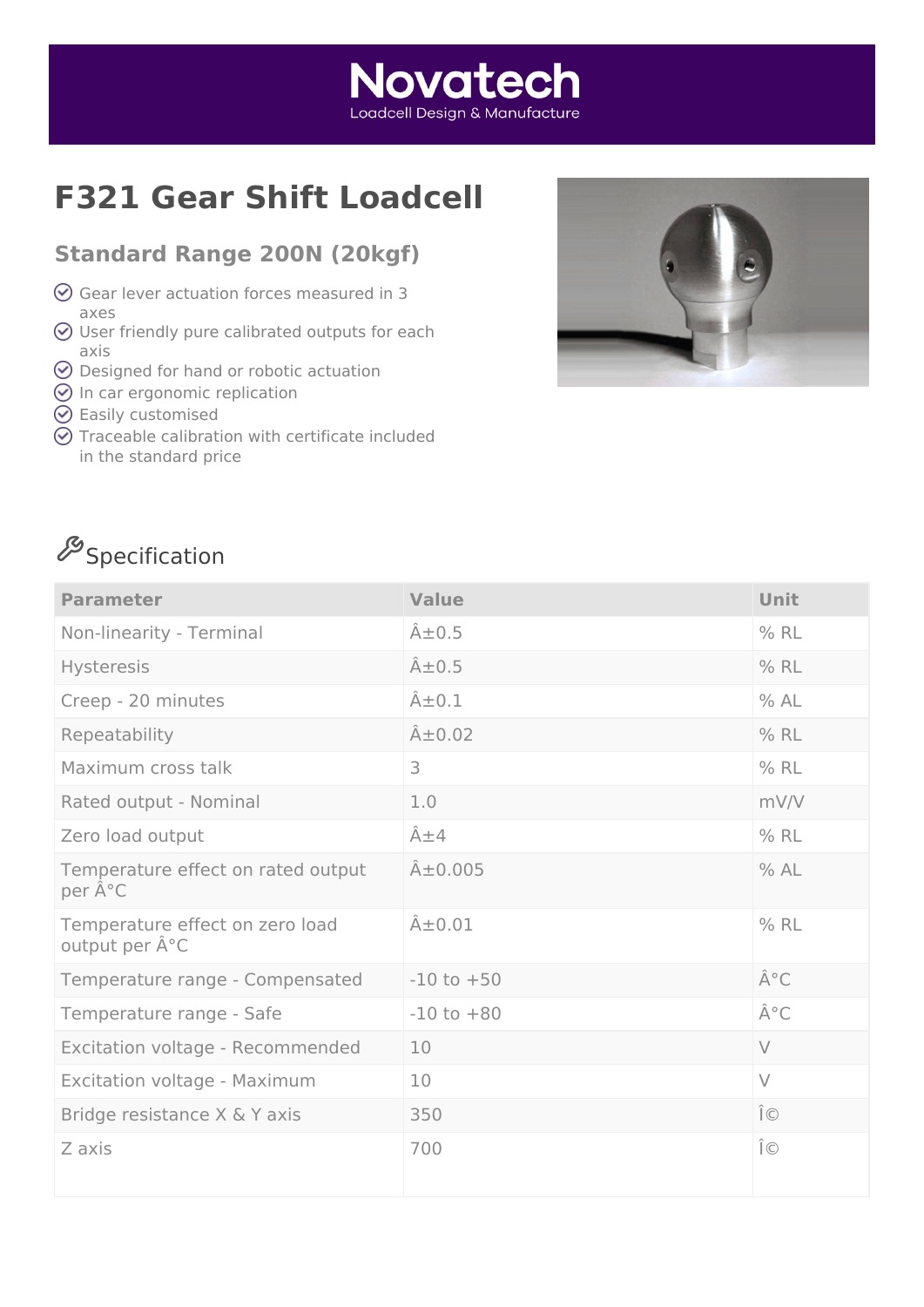| Insulation resistance - Minimum at<br>50Vdc    | 500              | MΩ     |
|------------------------------------------------|------------------|--------|
| Structural stiffness - Nominal - X & Y<br>axis | $2.0 \times 106$ | N/m    |
| Z axis                                         | $1.3 \times 106$ | N/m    |
| Overload - Safe                                | 50               | $%$ RL |
| Overload - Ultimate                            | 100              | $%$ RL |
| Weight - Nominal (excluding cable)             | 150              | g      |

#### **The F321 gear shift loadcell measures gear lever forces required to achieve gear selection.**

An ergonomically designed gear knob senses the force from a human hand or a mechanical actuator. The three axis force components are represented by three pure loadcell output signals. The gear shift loadcell is supplied calibrated and ready to use, no in-situ calibration or mathematical computation is required. Easy fitment is achieved with mechanical axis referencing and simple attachment to a male thread or adapter. The gear shift loadcell, like all our automotive products, can be produced for environmental test chamber temperature requirements of -40 to 80°C. We are happy to design variants of this loadcell to meet your specific requirements. Please consult our engineering department.

### **D**order Codes

| <b>Code</b> | <b>Description</b>             |
|-------------|--------------------------------|
| F321UF0000  | Bi-directional, unrationalised |

### **B** Notes

- $AL =$  Applied load.
- $\cdot$  RL = Rated load.
- Temperature coefficients apply over the compensated range.
- Values apply to all axes unless otherwise specified.

## **B**Connections

The F321 is fitted with 2 metres of PVC insulated 12 core screened cable type 7-1-12C. The screen is not connected to the loadcell body. Function Wire Colour